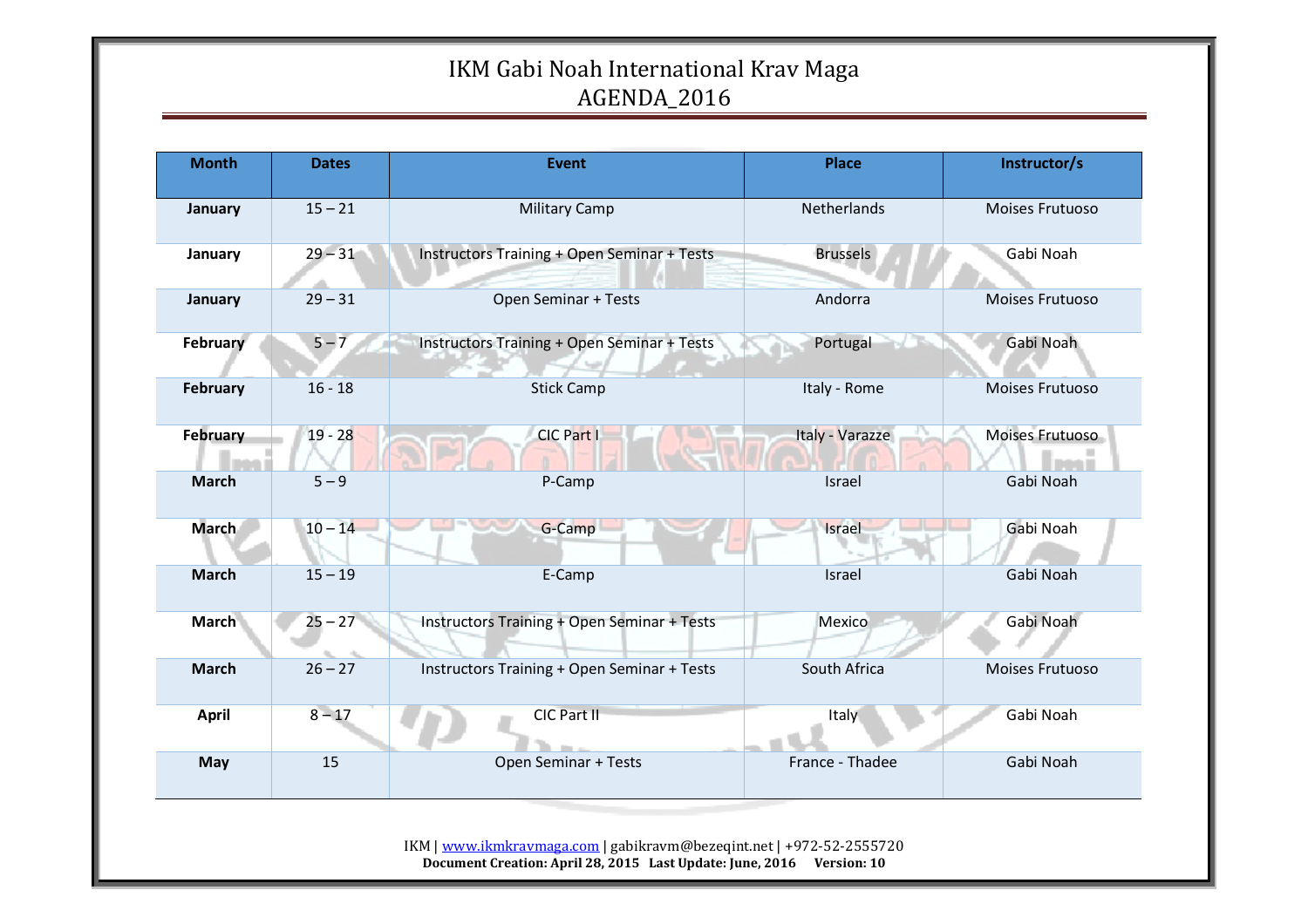| <b>Month</b> | <b>Dates</b>   | <b>Event</b>                                       | <b>Place</b>       | Instructor/s                                                                    |
|--------------|----------------|----------------------------------------------------|--------------------|---------------------------------------------------------------------------------|
| May          | $20 - 22$      | <b>Instructors Training + Open Seminar + Tests</b> | <b>Brussels</b>    | Gabi Noah                                                                       |
| May          | $28 - 29$      | <b>Instructors Training + Open Seminar + Tests</b> | Bilbao - Spain     | Gabi Noah                                                                       |
| June         | $3 - 5$        | <b>VIP Seminar</b>                                 | Denmark            | Moises Frutuoso                                                                 |
| June         | 5 <sub>1</sub> | Instructors Training + Open Seminar + Tests        | Marseille          | Gabi Noah                                                                       |
| June         | $10 - 12$      | <b>Instructors Training + Open Seminar + Tests</b> | Italy - Siena      | Moises Frutuoso                                                                 |
| June         | $18 - 19$      | <b>Instructors Training + Open Seminar + Tests</b> | <b>Netherlands</b> | Gabi Noah                                                                       |
| June         | $17 - 19$      | P Camp for Instructors                             | Portugal           | Moises Frutuoso                                                                 |
| July         | $7 - 16$       | <b>CIC Part I</b>                                  | Canada             | Gabi Noah $(7th – 12th)$<br>Rafi Kashani (13 <sup>th</sup> - 16 <sup>th</sup> ) |
| July         | $\overline{7}$ | <b>Bus Seminar</b>                                 | Canada             | Gabi Noah                                                                       |
| July         | 10             | <b>Restaurant Seminar</b>                          | Canada             | Gabi Noah                                                                       |
| July         | $29 - 31$      | <b>G Camp for Instructors</b>                      | Portugal           | Moises Frutuoso                                                                 |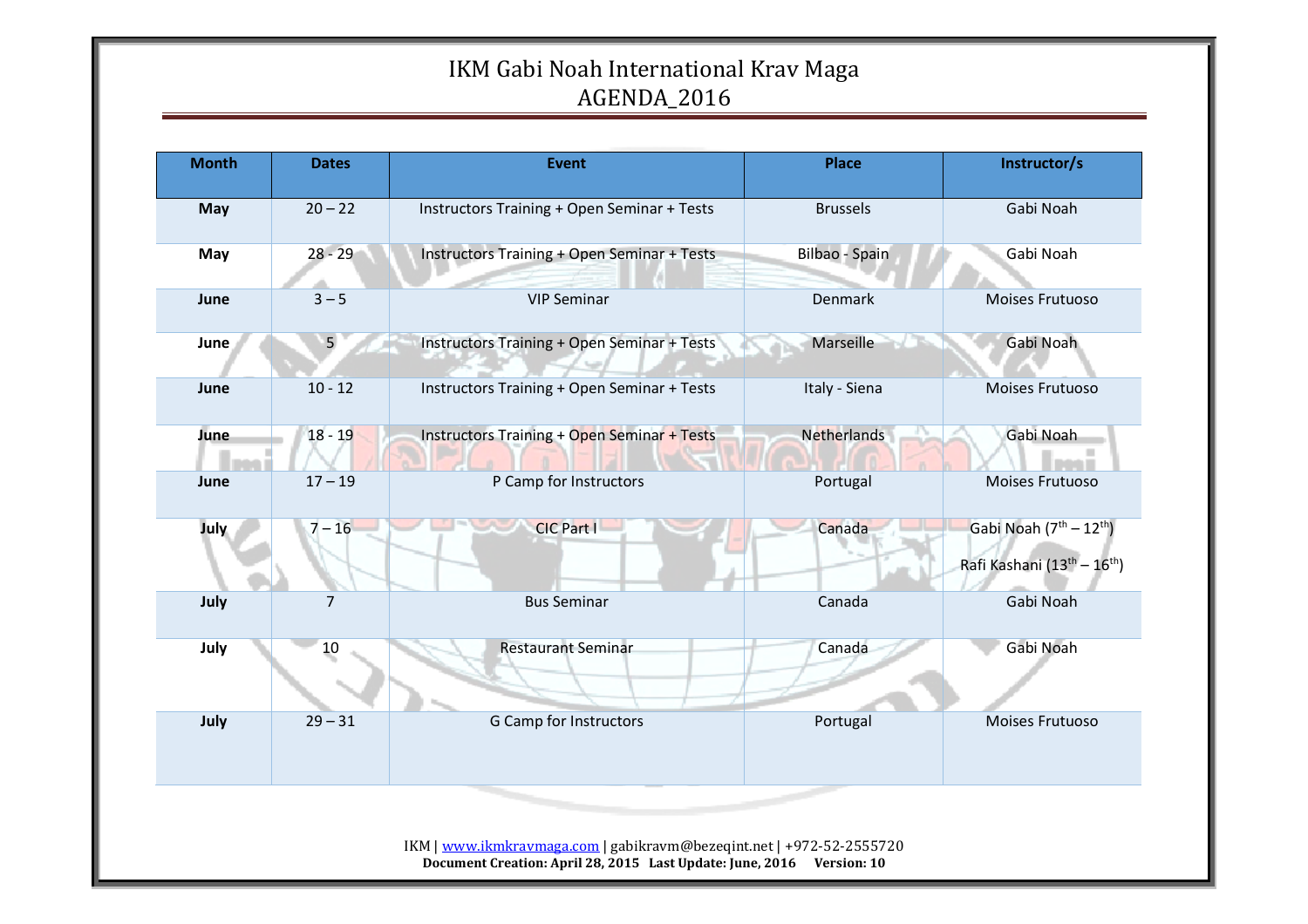| <b>Month</b>    | <b>Dates</b> | <b>Event</b>                                                 | <b>Place</b>     | Instructor/s                                      |
|-----------------|--------------|--------------------------------------------------------------|------------------|---------------------------------------------------|
| August          | $01 - 04$    | <b>Pistol Camp &amp; Tactics</b>                             | Portugal         | Moises Frutuoso                                   |
| <b>August</b>   | $4 - 13$     | CIC Part II                                                  | Canada           | Rafi Kashani (4 <sup>th</sup> – 8 <sup>th</sup> ) |
|                 |              |                                                              |                  | Gabi Noah $(9^{th} – 13^{th})$                    |
| <b>August</b>   | 9 & 12       | <b>Instructors Seminar</b>                                   | Canada           | Gabi Noah                                         |
|                 |              |                                                              |                  | (Two days for instructors)                        |
| August          | $05 - 14$    | CIC Part I                                                   | Portugal         | Moises Frutuoso                                   |
| September       | $2 - 11$     | CIC Part II                                                  | Portugal         | Moises Frutuoso                                   |
| September       | $5 - 9$      | <b>Krav Maga Camp for Denmark</b>                            | Israel-Netanya   | Gabi Noah                                         |
| Sep - Oct       | $30 - 2$     | Instructors Training + Open Seminar + Test                   | Mexico           | Moises Frutuoso                                   |
| <b>October</b>  | $1 - 2$      | Instructors Training + Open Seminar + Test                   | Spain/Barcelona  | Gabi Noah                                         |
| <b>October</b>  | $7 - 9$      | <b>Instructors Training + Open Seminar + Tests</b>           | <b>Brussels</b>  | Gabi Noah                                         |
| <b>October</b>  | $7 - 16$     | CIC Part II + Instructors Training + Open Seminar<br>+ Tests | Spain            | Moises Frutuoso                                   |
| <b>November</b> | $04 - 10$    | Police Camp                                                  | Israel - Netanya | Gabi Noah                                         |

**Document Creation: April 28, 2015 Last Update: June, 2016 Version: 10**